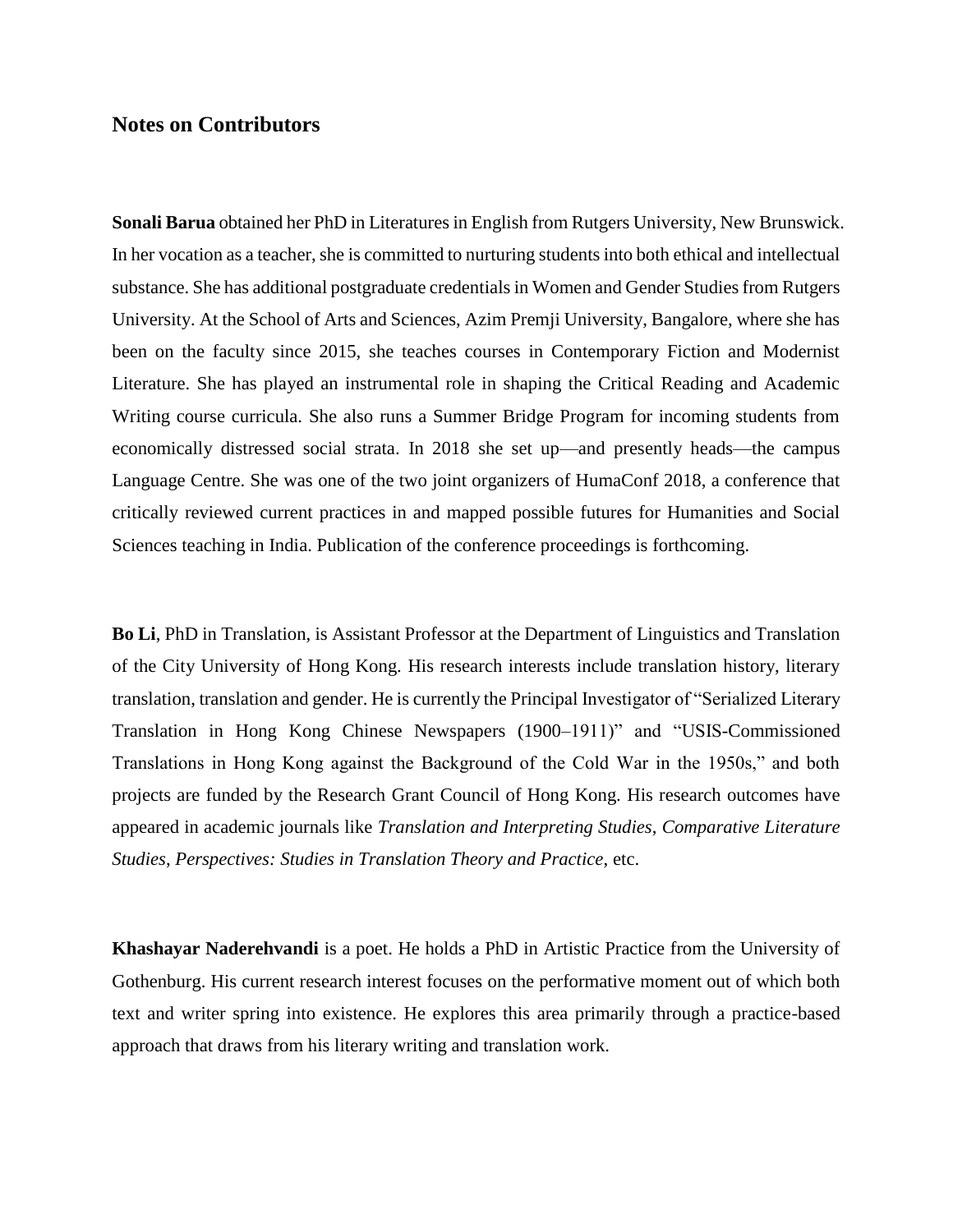**Gabriele Salciute Civiliene** holds an MPh in English language from Bergen University, Norway, and a PhD in Digital humanities from King's College London. She is currently a Lecturer in Digital Humanities Education at the Department of Digital Humanities, King's College London, where she teaches practical and theoretical courses in virtual realities, web technologies, cultural analytics, and programming for the humanities. She comes from textual scholarship, but her broad interests extend beyond narrow notions of text. More specifically, she is also interested in how data visualization produces knowledge in and for research as well as in artistic and aesthetics prototypes of computational thinking. Her love for languages and literary imagination translates into her ongoing research in speculative text design and modelling. To explore cultural interdependencies, transculturations, embodied identities, and psycho-dramatic idiosyncrasies through narratives in transmission, Gabriele is working on developing visualization strategies for distant reading across languages and, most recently, for virtual reality ethnographies of texts. Her PhD research in exploratory visualization of literary repetition across languages evolved into the Distant Reading across Languages (DRaL) project done in collaboration with King's Digital Lab: https://dral.kdl.kcl.ac.uk/.

**James St. André** is Chairman and Associate Professor of the Department of Translation at The Chinese University of Hong Kong, and Director of the Centre for Translation Technology in the Department of Translation at The Chinese University of Hong Kong. His research interests include the history of Chinese-English translation, metaphors of translation, translation theory, and queer theory. He has published articles in various journals, including *META*, *TTR*, *The Translator*, *Translation and Interpreting Studies*, *Journal of Pragmatics*, and *Target*. His book projects include *Thinking through Translation with Metaphors* (2010) and, with Peng Hsiao-yen, *China and Its Others: Knowledge Transfer through Translation*, 1829–2010; his monograph *Translating China as Cross-Identity Performance*, which develops the queer metaphor of translation as cross-identity performance was published by University of Hawai'i Press in 2018. His latest project, Conceptualizing China through Translation, examines how certain key concepts used to understand Chinese culture and society have developed interlingually between English and Chinese from the eighteenth century through the twenty-first.